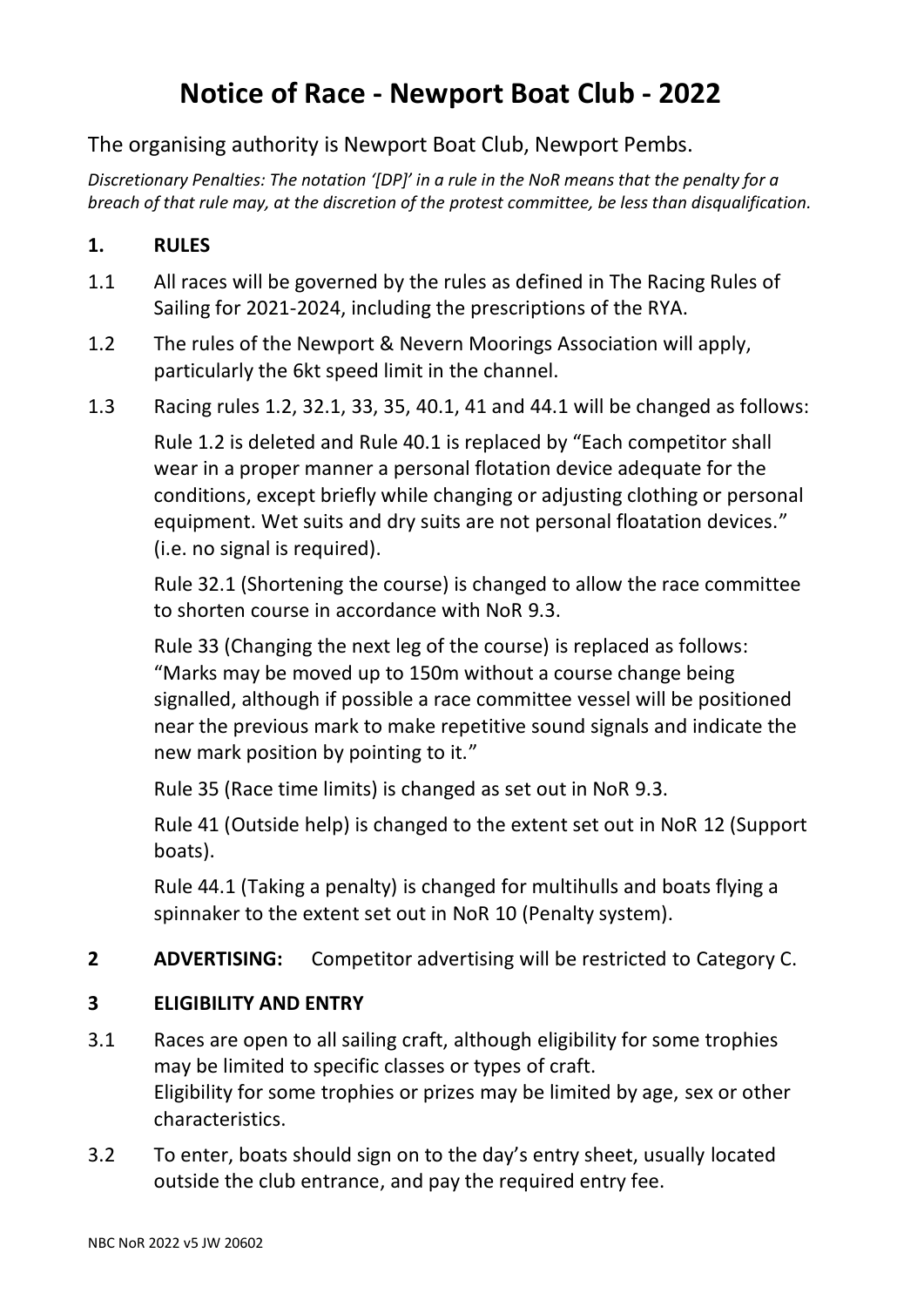3.3 Late entries will be accepted afloat up to one minute prior to the start.

#### **4. FEES:**

| For members:     | £20 for the season or £5 per day |
|------------------|----------------------------------|
| For non-members: | £25 for the season or £5 per day |

#### **5. SCHEDULE**

- 5.1 Dates of racing: As set out in the Club programme or otherwise notified.
- 5.2 Number of races: On any day, one or more races may be run back-to-back. Trophies for the day may be awarded based on one or more races.

## **6. MEASUREMENT**

Each boat shall produce a valid measurement/rating certificate if asked.

## **7. SAILING INSTRUCTIONS**

The sailing instructions will be available on the club website (www.newportboatclub.co.uk) and will be displayed on the Sailing & Boating noticeboard to the left of the main clubhouse door.

**8. RACING AREA:** Racing will usually take place in Newport Bay.

#### **9. THE COURSES**

- 9.1 The course to be sailed may be specified on the club whiteboard situated to the right of the main clubhouse door.
- 9.2 If no course is displayed in accordance with NoR 9.1 by 45 minutes before the advertised start time, the course will be as follows:

**Start line** – between the flag staff position on a boat at the starboard end and a spherical orange buoy at the port end; then to **Windward mark** – an orange pillar mark to be left to port; then to **Gybe mark** - an orange pillar mark to be left to port; then to **Leeward mark** - an orange pillar mark to be left to port; then to **Start/finish line** as above.

- 9.3 Unless otherwise specified on the whiteboard,
	- a) Races will run for a duration of approximately 35 minutes (rather than for a specified number of laps). Around the target duration, the race committee will fly flag S with two sounds, and all boats will finish when they next cross the finishing line.
	- b) There is no time limit, but if one or more boats are likely to finish more than 15 minutes after the shortened course signal is made then the race committee may award them positions as though they had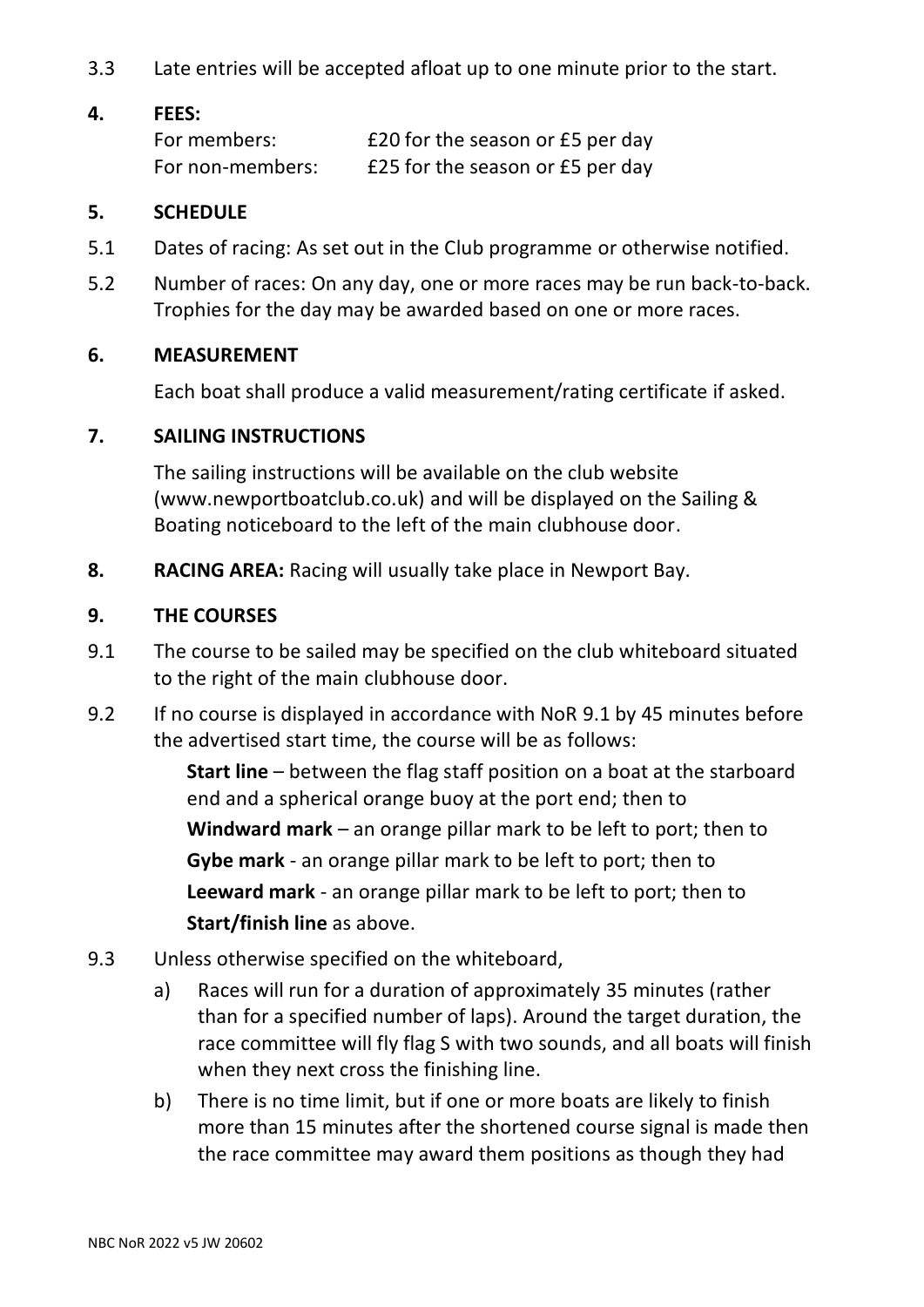finished at the end of the last lap which they completed. Rule 35 is amended accordingly.

## **10 PENALTY SYSTEM**

For multihull classes and boats flying a spinnaker, RRS 44.1 is changed as follows:

- a) The Two-Turns Penalty is replaced by the One-Turn Penalty.
- b) If a boat is flying a spinnaker at the time of the incident the penalty may be delayed until the spinnaker is lowered.

# **11 SCORING**

- 11.1 Other than for trophies restricted to a single class and configuration, handicap results will be calculated using:
	- a) The published RYA yardstick numbers as modified by the organising authority from time to time; and
	- b) The boat's average lap time.
- 11.2 Only one race need be completed to constitute a series.
- 11.3 When fewer than 3 races have been completed, a boat's series score will be the total of her race scores.

When 3 or 4 races have been completed, a boat's series score will be the total of her race scores excluding her worst score.

11.4 When, in a series run over more than one day, a competitor performs a race management or safety duty, then provided that at least one race is completed on the day of that duty they are entitled to one race score that is the average of their score in the other races they complete in the series.

# **12 SUPPORT BOATS**

A support boat may be used for coaching novice helms, but prior approval must be given by the race officer. When approved, this will not constitute outside help, and rule 41 is amended accordingly.

# **13 BOAT PARKING AND MOORING**

Boats kept ashore on Club premises or (when there is a roped-off area for this purpose) on the Barony land at the side of the Green must be on a well-maintained trolley or trailer, with fully inflated tyres. [DP]

A fee of £30 is payable at the bar for members storing a boat on Club premises. Non-members may only park boats on the premises during organised events and if space allows.

Boats kept afloat in the river must use a mooring obtained from the Moorings Association [\(www.cganaht.co.uk\)](http://www.cganaht.co.uk/) and abide by their conditions.